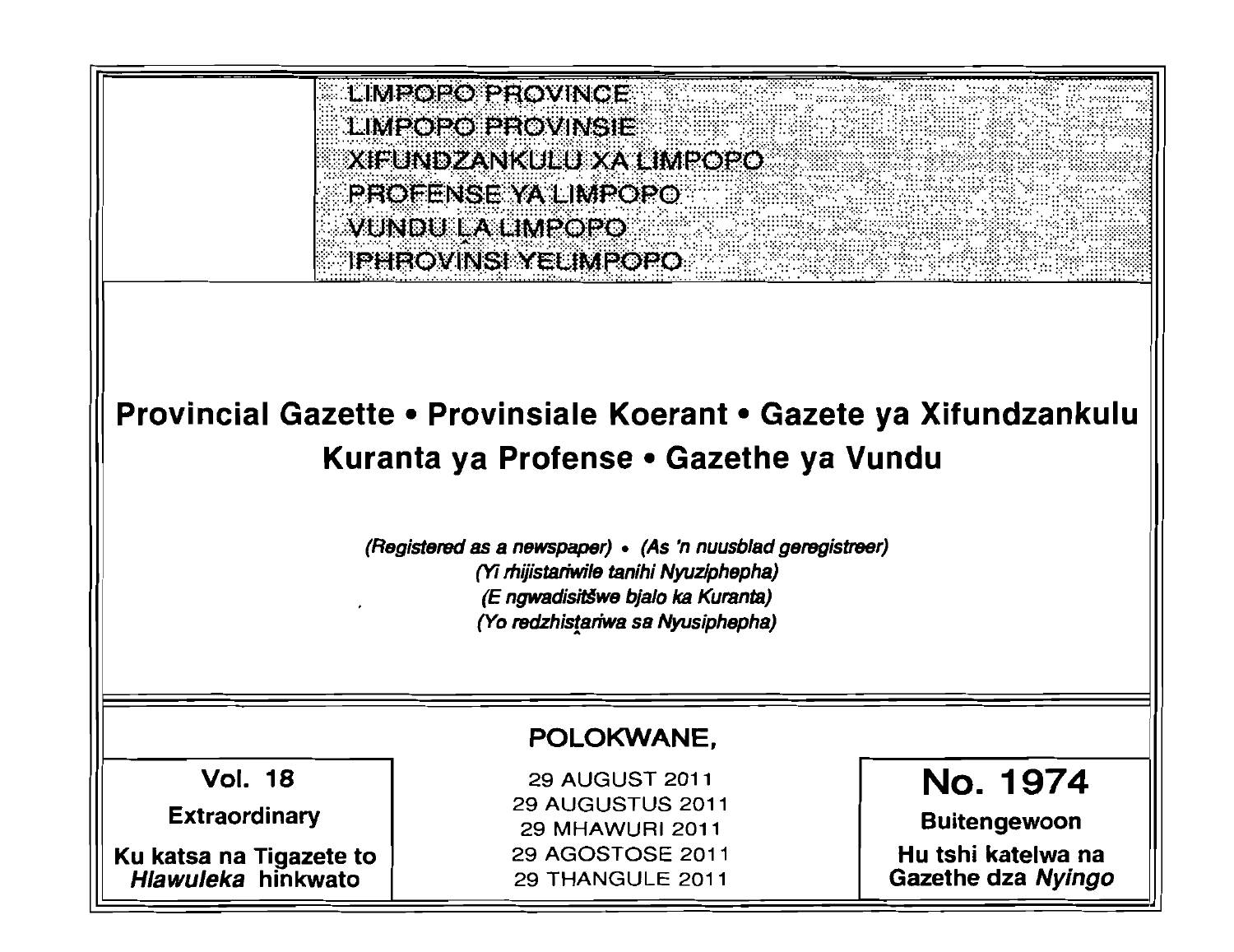## IMPORTANT NOTICE

The Government Printing Works will not be held responsible for faxed documents not received due to errors on the fax machine or faxes received which are unclear or incomplete. Please be advised that an "OK" slip, received from a fax machine, will not be accepted as proof that documents were received by the GPW for printing. If documents are faxed to the GPW it will be the sender's responsibility to phone and confirm that the documents were received in good order.

Furthermore the Government Printing Works will also not be held responsible for cancellations and amendments which have not been done on original documents received from clients.

## CONTENTS • INHOUD

No. Page Gazette No. No.

#### GENERAL NOTICES

| 248 Limpopo Gambling Act (4/1996): Limpopo Gambling Board: Request for applications in respect of bookmaker |      |
|-------------------------------------------------------------------------------------------------------------|------|
|                                                                                                             | 1974 |
|                                                                                                             | 1974 |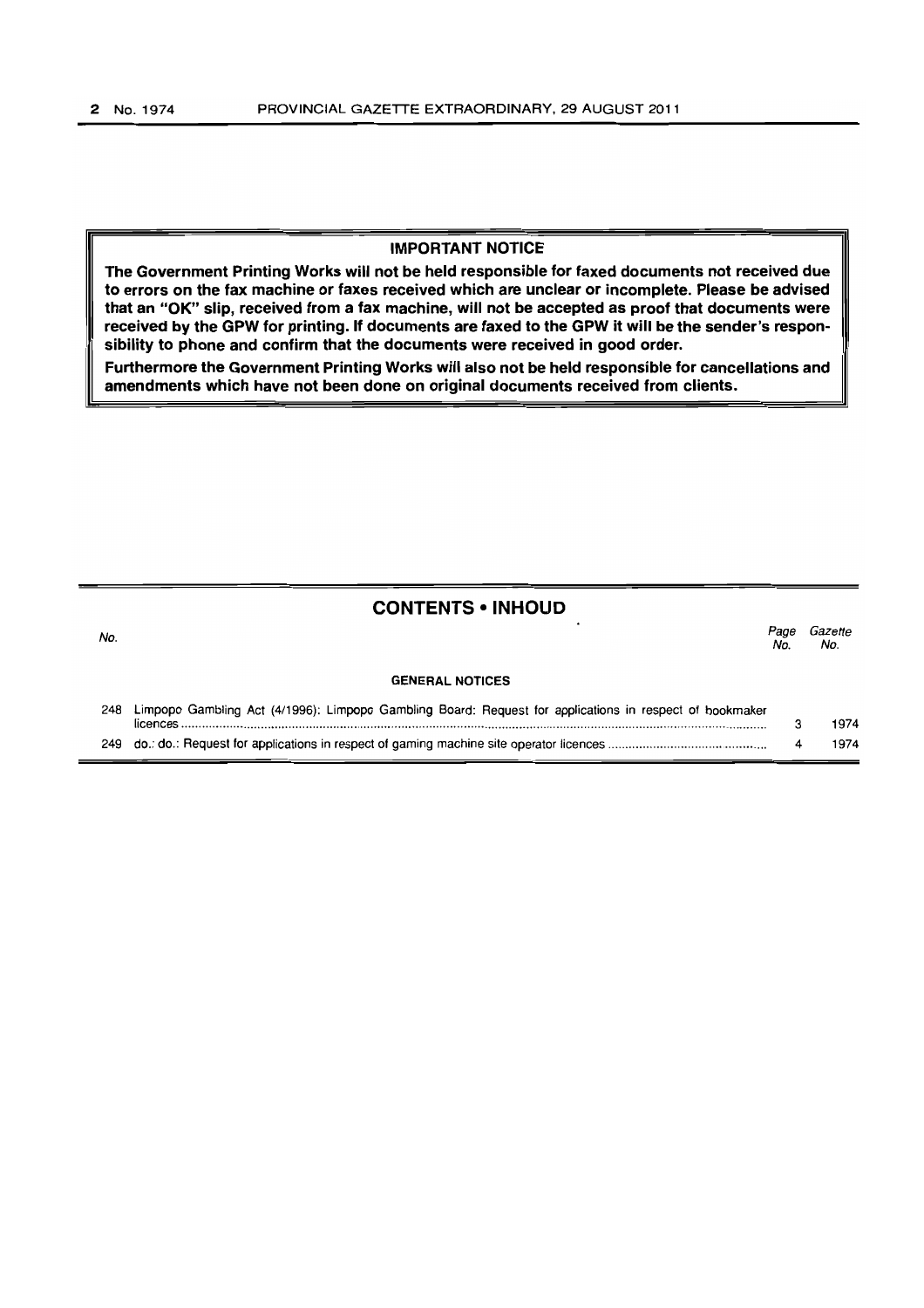## GENERAL NOTICES

NOTICE 248 OF 2011

LIMPOPO GAMBLING BOARD



# **NOTICE**

# REQUEST FOR APPLICATIONS IN RESPECT OF BOOKMAKER LICENCES

The Limpopo Gambling Board (the Board), in terms of Section  $34(C)(1)$  of the Limpopo Gambling Act, (Act 4 of 1996 as amended) invites interested parties to apply for Bookmaker Operator Licences..

The Request for Applications will be available at the offices of the Board, located at 22 Schoeman Street Polokwane, upon payment of the fees in the amount of R 5000.00, from 02 September 2011.

The Request for Application contains information pertaining to the application process, Licensing process, the criteria applicable to the evaluation of applications and the principles applicable to Bookmakers.

For any enquiries, contact the Chief Executive Officer of the Board,

Mr. Serobi Maja Tel: (015) 295-5581 Fax: 015 2953566 e-mail: ceo@lgb.co.za

## The Limpopo Gambling Board Promotes Responsible Gambling